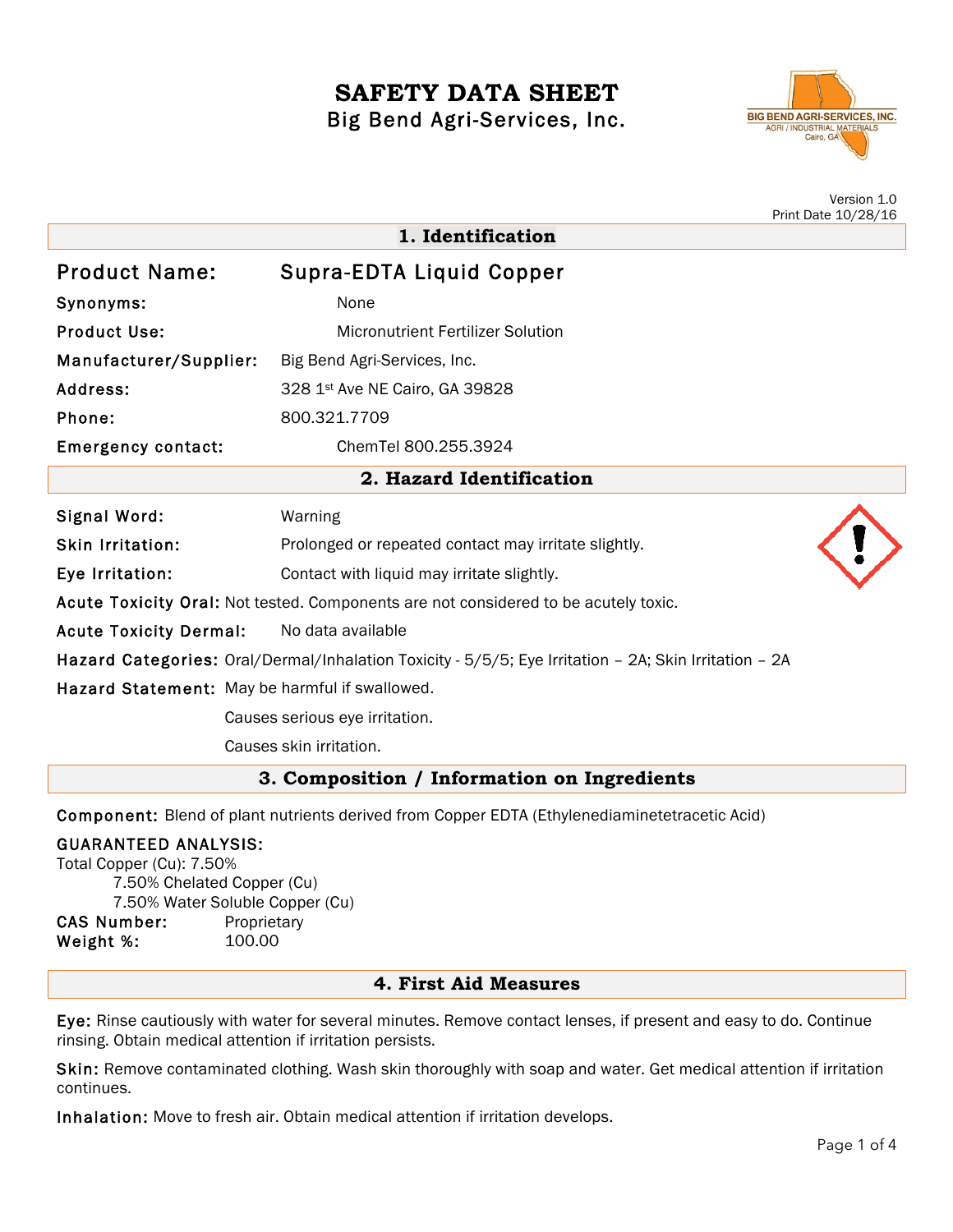Ingestion: Drink large volumes of water. Call a physician or poison control center.

Indication of Immediate Medical Attention and Special Treatment Needed: In the event of an adverse response, treatment should be directed toward control of the symptoms and the clinical condition of the patient.

# **5. Fire Fighting Measures**

Extinguishing Media: Non-combustible product. Use extinguishing media for underlying cause of fire.

Specific Hazards Arising from the Chemical: Product may release toxic fumes and oxides of carbon.

Special Fire Fight Proc: Wear positive-pressure self-contained breathing apparatus and full protective clothing. Use water spray to keep fire-exposed containers cool.

### **6. Accidental Release Measures**

Personal Precautions: Avoid contact with skin and eyes. Keep unnecessary personnel out of area.

Protective Equipment: NIOSH-approved respirator for ammonia gas if mist or spray is present, impervious gloves, splash-proof goggles, impervious apron and footwear. Safety shower and eyewash should be available.

Emergency Procedures: Do not contaminate water supplies, lakes, streams, ponds or drains with spilled product.

Methods and Materials for Containment and Cleanup: Contain spill. If uncontaminated, collect and reuse product. If contaminated, absorb on sand or clay and place in a recovery drum for proper disposal.

#### **7. Handling and Storage**

Precautions for Safe Handling: Do not contaminate water sources by runoff from cleaning of equipment, disposal of equipment wash water or spray waste. Avoid containers, piping or fittings made of copper-containing alloys or galvanized metals.

Conditions for Safe Storage: Keep out of reach of children. Do not store with food, feed or other material to be used or consumed by humans or animals. Use within 6 months of purchase date. Store unblended in original containers.

### **8. Exposure Controls / Personal Protection**

#### TLV/PEL: Not established

Appropriate Engineering Controls: Local exhaust should be sufficient.

Personal Protective Equipment: NIOSH-approved respirator for ammonia gas if mist or spray is present, impervious gloves, splash-proof goggles, impervious apron and footwear. Safety shower and eyewash should be available.

#### **9. Physical and Chemical Properties**

Odor/Appearance: Dark liquid with ammonia odor.

Flash Point, 0F: Not flammable

Boiling Point, 0F: 102 Degrees C.

Melting Point (Freezing point), <sup>o</sup> C: <32 Degrees F

Vapor Pressure, mm Hg @ 20º C: Not applicable

Vapor Density: Not applicable

Solubility in Water: Soluble

Molecular Formula: Not applicable, formulated mixture.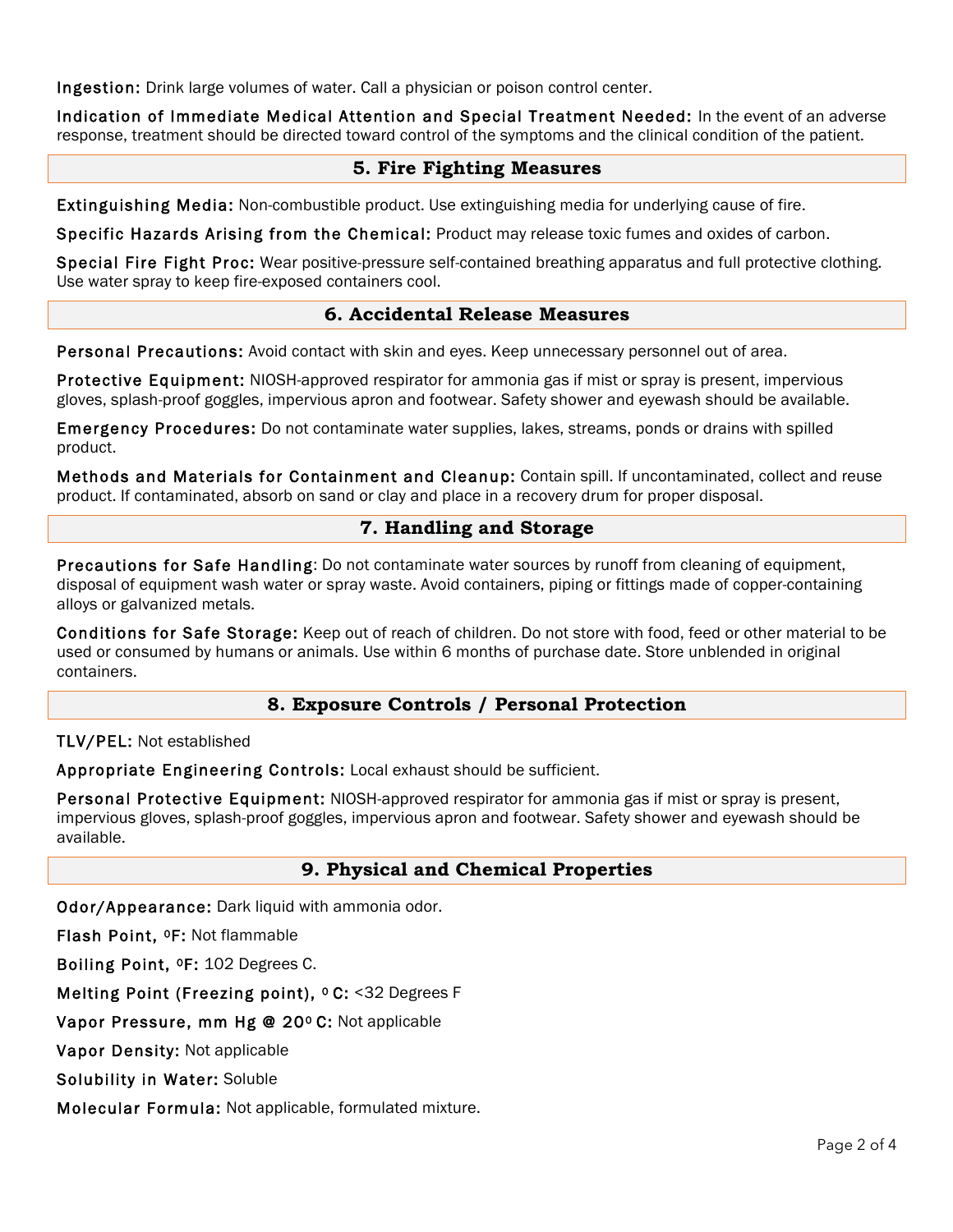# Specific Gravity: 1.25-1.3 pH: 7-8 Flammable Limits (approximate volume % in air): Not applicable Auto-ignition Temperature: Not applicable Decomposition temperature: No information found

# **10. Stability and Reactivity**

Reactivity: No information found

Chemical Stability: Stable

Hazardous Decomposition Products: Product may release ammonia and carbon dioxide under fire conditions.

Hazardous Polymerization: Will not occur

Conditions to Avoid: Avoid high temperatures above 105 Degrees F., or greater acid contamination.

Incompatible Materials: Avoid mixing or intimate contact with strongly acidic materials.

## **11. Toxicological Information**

Acute Toxicity (Oral LD50): No information found

Acute Toxicity (Dermal LD50): No information found

Acute Toxicity Inhalation LC50: No information found

Likely Routes of Exposure: Skin, eyes, inhalation

Skin Irritation: Causes moderate skin irritation.

Eye Irritation: Liquid contact may irritate slightly. If mist is formed, it may also irritate slightly.

Skin Sensitization: Not a skin sensitizer.

Carcinogenic: Not listed by IARC, NTP or OSHA.

Chronic Effects: None currently known.

Other Hazards: None currently known.

### **12. Ecological Information**

Eco-toxicity: No information found

Persistence and Degradability: No information found

Bio-accumulative Potential: No information found

Mobility in Soil: No information found

Other Adverse Effects: May promote eutrophication in waterways if large spills occur.

### **13. Disposal Considerations**

Waste Disposal Method: This material must be disposed of according to Federal, State or Local procedures under the Resource Conservation and Recovery Act.

# **14. Transport Information**

UN Proper Shipping Name: Not regulated by DOT, IATA or IMDG.

Transport Hazard Class: Not designated as a dangerous substance.